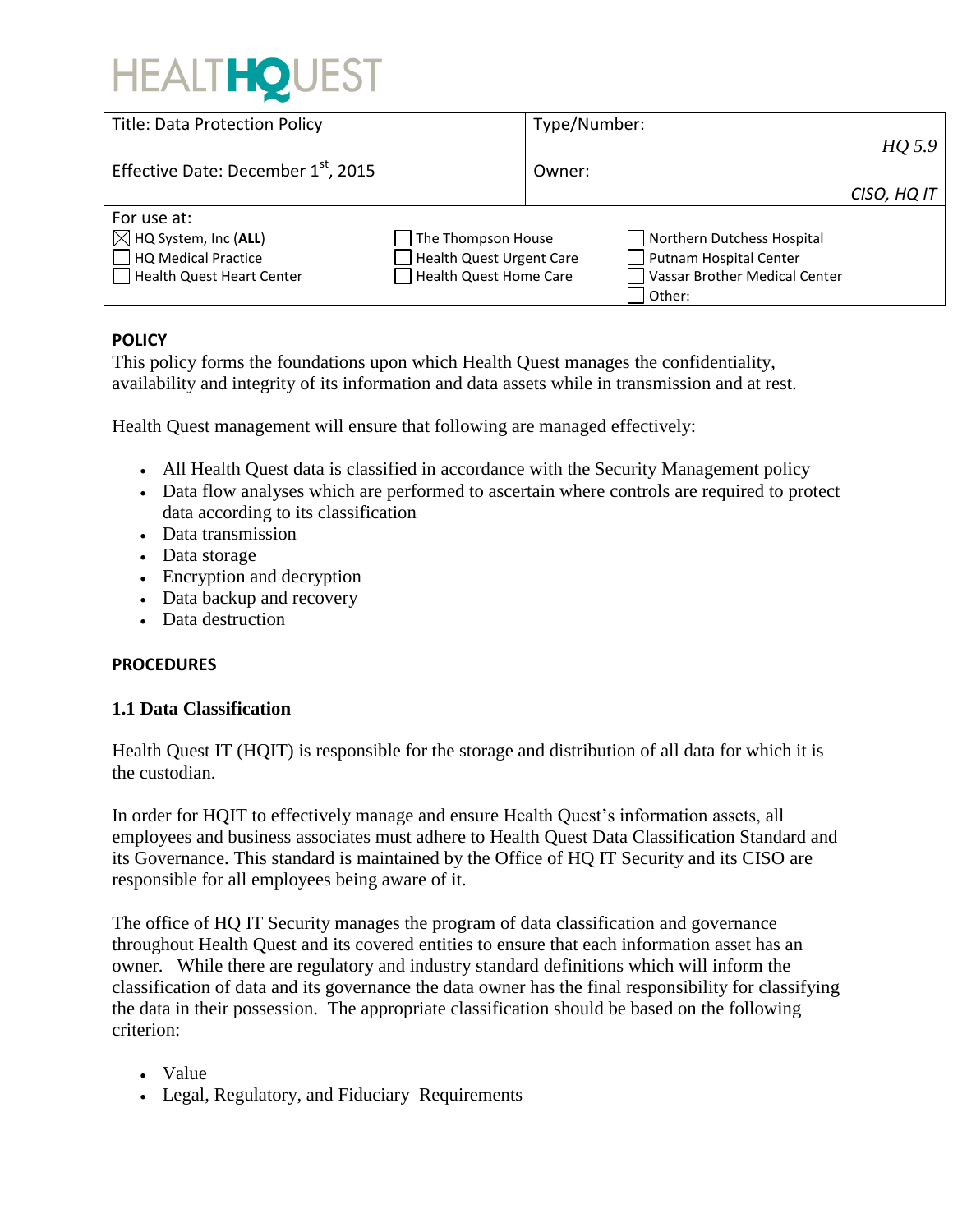- Sensitivity to Patients, Clinicians and HQ as whole
- Criticality to the Health Quest

Health Quest's data will be classified in one of the following categories:

- Public
	- o Data which can be shared with anyone requesting access to it. In many cases, public data are intended to be widely distributed (e.g., public health brochures and marketing materials). Inadvertent loss of such data poses no risk to the organization or its customers
- Internal or Company Confidential
	- o Data which is meant to be shared only with those with a business need to know and, in most cases, with whom the organization has a relationship. This includes, but is not limited to employees, contractors and vendors. If these data were exposed to the public, they may cause harm to the organization or its customers but the release of the data are not prohibited by regulation.
- Sensitive/Confidential
	- o Data which is meant to be shared only with those with a business or treatment related need to know. Electronic Protected Health Information as defined by HIPAA and consumer financial information as defined by PCI are both examples of this type of data. But it is not limited to those two definitions. Any data, the exposure of which could cause significant harm to Health Quest or its customers, should be classified as confidential.
- Confidential with limited distribution
	- o These are data that should only be accessible to a very limited number of individuals. They include passwords, encryption keys, IP addresses and detailed system configuration information.

#### **1.2 Data Flow Analysis**

In order for Health Quest to manage its information assets there must be full awareness of the technical and logical environment in which it operates. An in depth documented flow analysis of the data that HQ either manages or communicates is maintained and reviewed periodically for accuracy. The analysis documents:

- All data stores and communication flows and will identify any areas of risk to Health **Quest**
- All information technology repositories of Health Quest data
- All data leaving Health Quest (either physically or logically)
- Any interaction with 3rd parties or external partners. All interaction with 3rd parties must be in accordance with the HQ Business Associates Agreement
- The information security controls in place to protect the data

The objective is to ensure that there are adequate physical, technical and logical controls in place to manage and maintain the security of HQ's information assets.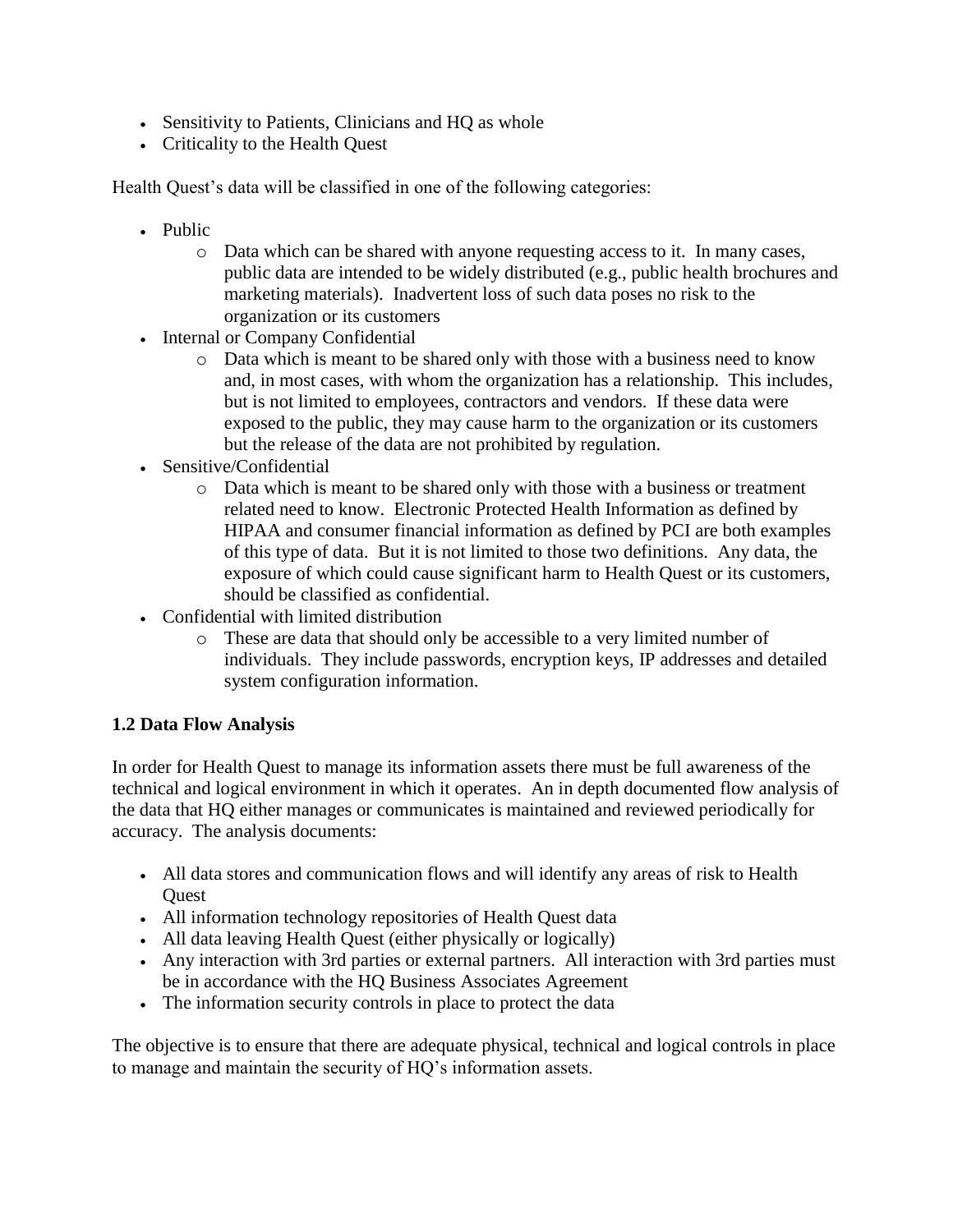## **1.3 Least Privilege Access – Authorization**

Access to Health Quest's data will be based on the following principles:

- Each user or system accessing HQ data or resources will be uniquely identifiable and authorized by HQ management
- The access policy will be followed at all times
- Data access is based on the principle of Least Privilege Access
- Any exception to the access policy will be documented and reviewed no less than annually

#### **1.4 Data in Transmission**

Data in transmission represents unique risks distinct from those of data at rest. Diligent and due care should be taken throughout the transmission process including the actual authorization of the transmission.

Below, the technical and logical protection measures that will ensure that electronically transmitted information is only modified with the appropriate authentication and authorization are described.

Sensitive data including any ePHI or PHI transmitted within the Health Quest network are to be encrypted when technically feasible.

When sensitive data are transmitted to an environment that is deemed external to Health Quest there will be technical control which ensure that the ePHI and PHI data are encrypted at a minimum of a AES 128 standard or  $+$  at point of exit and that the mechanism to decrypt the data are kept and managed in accordance to the Health Quest  $3<sup>rd</sup>$  party policy, the Business associates agreement and regulation wherever appropriate.

Unencrypted transmission of confidential data outside the Health Quest intranet is prohibited by policy unless CISO has approved the use of other mitigating controls. This also will not apply if the transmission is mandated by a government agency which will not support an encrypted solution.

For the purpose of this policy, e-mail and movement of data to social media storage and "clouds" are considered an electronic transmission.

When data and/or information is transmitted physically (in the form of tapes, CD's, thumb drives, or other portable storage devices), they are to be encrypted. The data are to be shipped in tamper evident packaging and an inventory of what is shipped shall be maintained and secured by the shipper. Finally, receipt of such data shall always require a signature from the recipient.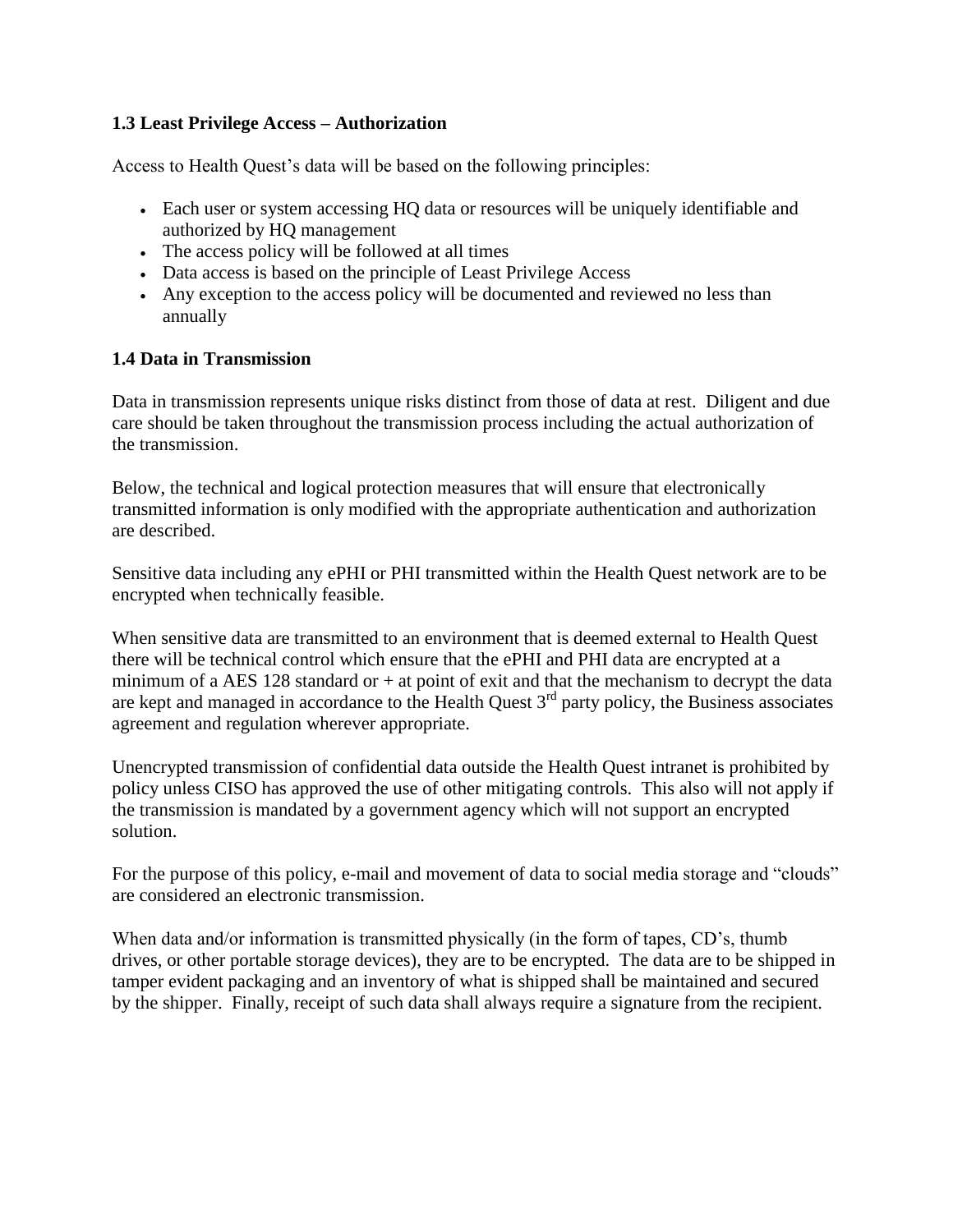### **1.5 Data at Rest**

Health Quest ensures that there are appropriate controls in place to ensure the confidentiality of sensitive data when at rest. Data at rest can be defined as data which are stored on any of the following media (this is not a comprehensive list and is put here as examples):

- Storage drives e.g. computer hard drives
- Optical media e.g. floppy disks, tapes and compact discs
- Magnetic media e.g. Computer hard drives, tapes
- Hard copies of documents
- Removable media
- Social Media and Cloud Storage

Data at rest, regardless of the media on which it is stored including Cloud Storage, must adhere to the following criterion:

- For media storage, HQ IT Security must perform a security risk assessment of the requested storage media technology and approve such media prior to its usage.
	- o Public "Cloud" Storage is not allowed (drop box, box, Google docs, etc.)
- Be used and available only on a need to know basis and be used at a minimum
- All access to it must adhere to the current "HQ access policy".
- Where deemed appropriate by the data owner, the classification of the data must be displayed to the viewer of the information. E.g. All non-public documentation must show the appropriate label, "Internal communication or sensitive, etc."
- Back-ups of the data must be as secure as the data itself unless documented differences are approved by the CISO.

Sensitive data stored within the Health Quest network are to be encrypted when technically feasible.

The CISO will develop data protection procedures if necessary which describe the minimum levels of protection needed when the data is "at rest".

When data which is persisted to a portable storage device is in transit, it will adhere to the standards for both data at rest and in transmission.

#### **1.6 Encryption and Decryption**

Encryption is an important mitigating control for data at rest and in transit.

All electronic PHI (ePHI) data must be encrypted when at rest when technically feasible. When ePHI is not stored encrypted, the reason must be documented with compensating controls that are approved by the CISO. For media containing ePHI, the information must be securely disposed or archived when no longer required in accordance to HQ data storage standards and applicable regulations.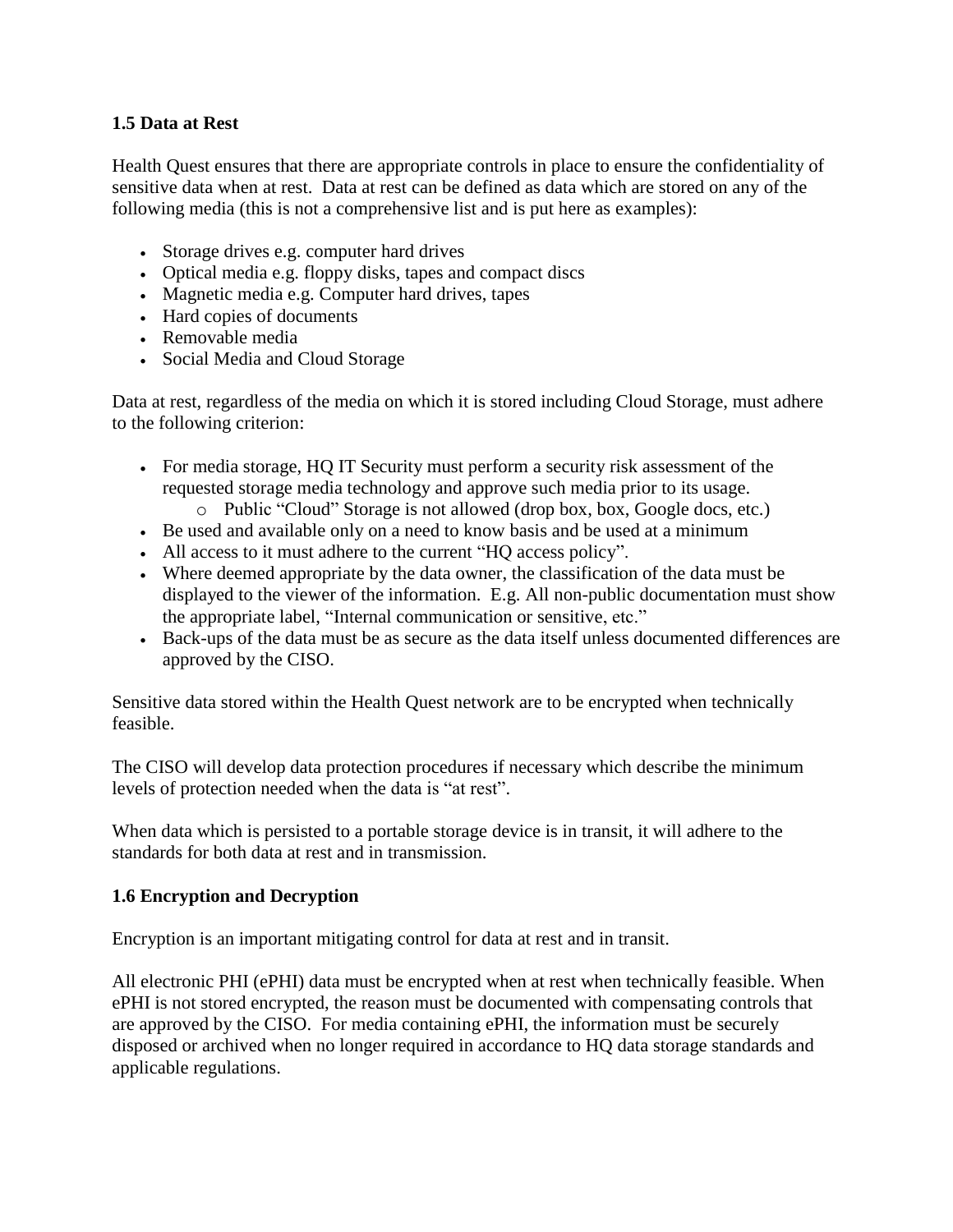Encryption keys will be managed within the IT department and will be accessible to the fewest possible individuals. If one of those individuals ever leaves the organization, the encryption keys must be changed as soon as feasible.

# **1.7 Integrity of Data Backups**

Media and storage devices must be approved by Health Quest CISO before they can be used for storage of information assets. To ensure the integrity of backup data files, quality checks are and should be implemented (digital checksums, hash checking, etc.).

Before any data recovery process, the initial quality checks as mentioned above must be operable and agree before using it as restored data or the data request job will be re-initiated at point of failure and any data not passing the quality checks will be discarded.

After data recovery, the data quality checks will run again to ensure data integrity.

If there are any discrepancies in the verification of the data files' quality checks, an incident response and risk assessment must be conducted to determine if any further data contamination is present.

## **1.8 Data Destruction**

Data shall be retained and destroyed in compliance with all applicable laws.

All data that are destroyed shall be assumed to be confidential. Therefore, all read/writable media are to be "zeroed" out with a degaussing mechanism or "zeroed" out using a Department of Defense compliant routine prior to disposing of the media.

Storage media are to be physically destroyed, shredded, and/or degaussed prior to disposing of the media and if a  $3<sup>rd</sup>$  party is used they must be certified by a recognized industry standard and be accountable for the Storage media in transit and taken off site (via provide inventory reconciliation back to HQ IT) for destruction. In addition, the  $3<sup>rd</sup>$  party must provide a certificate of destruction "COD" for each storage media data destruction performed.

Unless unavoidable, the destruction of data should take place using devices that are not connected to the Health Quest network.

| <b>HIPAA</b>                 |                     | ISO 27001:2005               |         |  |
|------------------------------|---------------------|------------------------------|---------|--|
| Title                        | Number              | Title                        | Number  |  |
| Encryption $&$<br>decryption | § 164.312(a)(2)(iv) | Classification<br>guidelines | A.7.2.1 |  |

#### **REFERENCES/SOURCES**